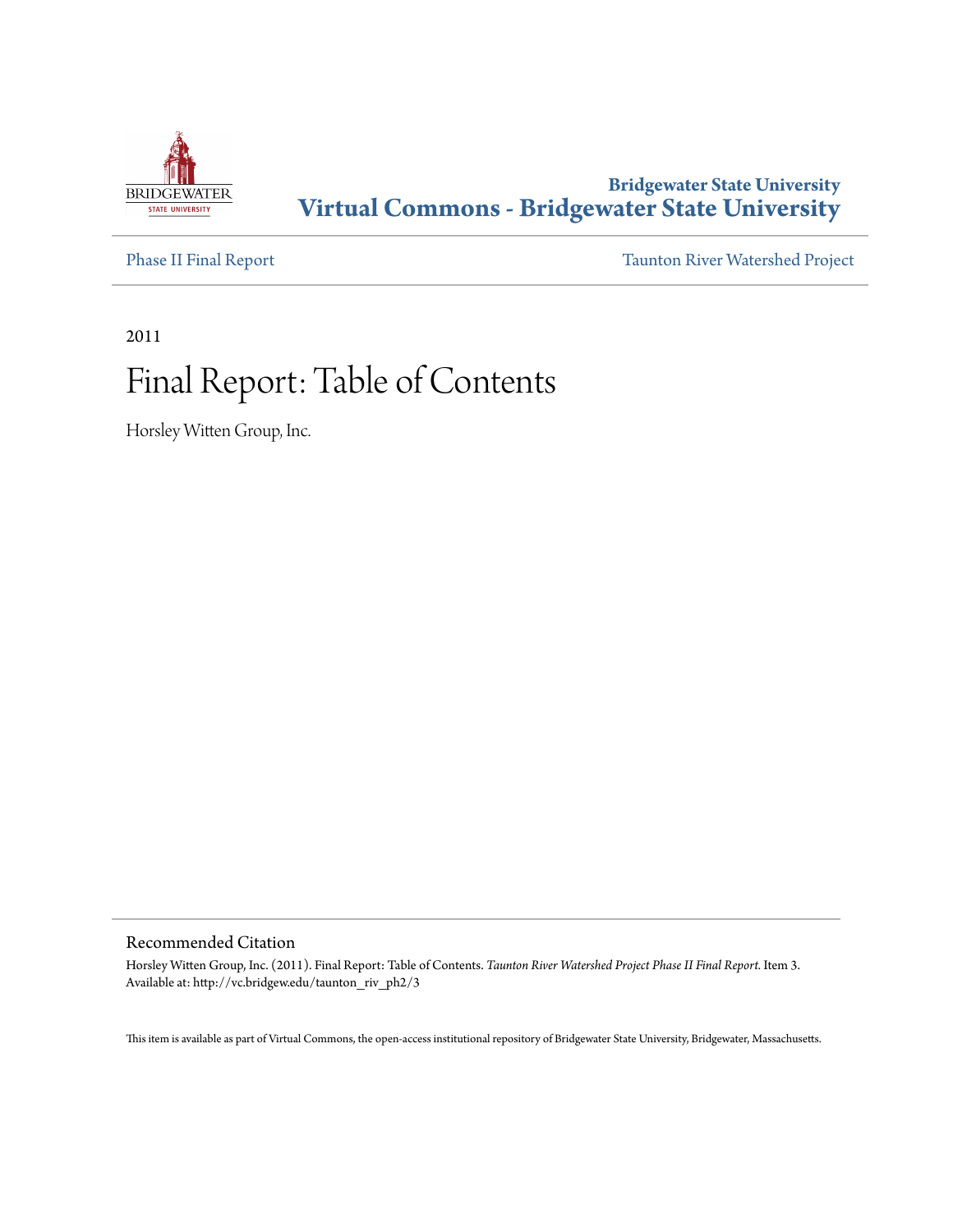## **Taunton River Watershed Management Plan Phase II**

### **Table of Contents**

|                   |                                                                | Page     |
|-------------------|----------------------------------------------------------------|----------|
|                   | <b>Section 1: Introduction</b>                                 | $1-1$    |
|                   | <b>Section 2: A Watershed Approach</b>                         | $2 - 1$  |
|                   | <b>Section 3: Code Reform Projects</b>                         | $3-1$    |
| 1.0               | Introduction                                                   | $3 - 1$  |
| 2.0               | Norton Wetland Protection Bylaw and Regulations                | $3 - 3$  |
| 3.0               | Lakeville Zoning Code and Subdivision Rules and Regulations    | $3-9$    |
| 4.0               | <b>Next Steps</b>                                              | $3 - 14$ |
|                   | <b>Section 4: Engineering Demonstration Projects</b>           | $4 - 1$  |
| 1.0               | Introduction                                                   | $4 - 1$  |
| 2.0               | LID Parking Lot Design and Teaching Tool at Bridgewater,       |          |
|                   | <b>State University, Bridgewater</b>                           | $4 - 5$  |
| 3.0               | Mill River Park and River Walk at City Hall, Taunton           | $4-9$    |
| 4.0               | Innovative Wastewater Disposal at Ted Williams Park, Lakeville | $4 - 14$ |
| 5.0               | LID Driveway Retrofit at Ocean Spray Processing Facility,      |          |
|                   | Middleborough                                                  | $4-19$   |
| 6.0               | LID Driveway Retrofit and Teaching Tool at Bristol County      |          |
|                   | Agriculture High School, Dighton                               | $4 - 25$ |
| 7.0               | LID Parking Lot Retrofit at Belmont Street Soccer Fields,      |          |
|                   | East Bridgewater                                               | $4 - 30$ |
|                   | <b>Section 5: Recommendations</b>                              | $5 - 1$  |
| 1.0               | <b>Recommendations for Next Steps</b>                          | $5 - 1$  |
| 2.0               | Informational Tools to Support the Implementation of           |          |
|                   | Recommendations                                                | $5 - 5$  |
| <b>Appendices</b> |                                                                |          |
| A                 | Proposed Norton Wetland Protection Bylaw and Regulations       |          |
| B                 | Recommended Revisions to Lakeville Zoning Code and             |          |
|                   | <b>Subdivision Rules and Regulations</b>                       |          |
| $\mathsf{C}$      | LID Parking Lot Design and Teaching Tool at Bridgewater        |          |
|                   | State University, Bridgewater – Supporting Information         |          |
| D                 | Mill River Park and Riverwalk at City Hall, Taunton -          |          |
|                   | Supporting Information                                         |          |
| E                 | Innovative Wastewater Disposal at Ted Williams Park,           |          |

Lakeville - Supporting Information